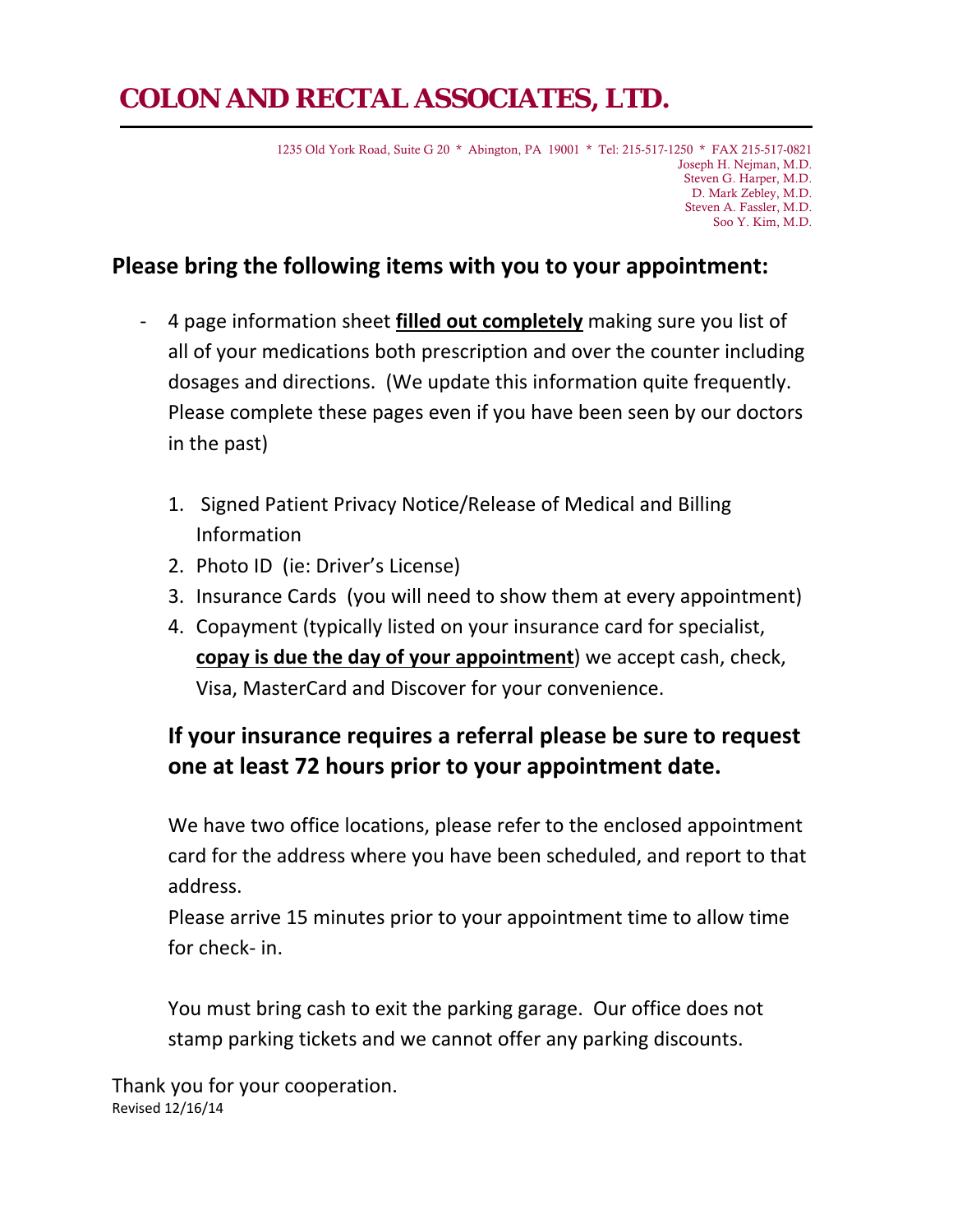# **COLON AND RECTAL ASSOCIATES, LTD.**

1235 Old York Road, Suite G 20 \* Abington, PA 19001 \* Tel: 215-517-1250 \* FAX 215-517-0821 Joseph H. Nejman, M.D. Steven G. Harper, M.D. D. Mark Zebley, M.D. Steven A. Fassler, M.D. Soo Y. Kim, M.D.

#### **FLEXIBLE SIGMOIDOSCOPY INSTRUCTIONS**

**USE ONE FLEET ENEMA (GREEN AND WHITE BOX) TWO HOURS BEFORE LEAVING FOR YOUR APPOINTMENT.** 

**USE ANOTHER FLEET ENEMA (GREEN AND WHITE BOX) ONE HOUR BEFORE LEAVING FOR YOUR APPOINTMENT.** 

**IF YOU HAVE A MORNING APPOINTMENT, YOU MAY EAT A LIGHT BREAKFAST.** 

**IF YOU HAVE AN AFTERNOON APPOINTMENT, YOU MAY EAT BREAKFAST AND A LIGHT LUNCH.** 

**IF YOU HAVE HAD KNEE REPLACEMENTS, HIP REPLACEMENTS, OR A MECHANICAL HEART VALVE PLACED, AND YOU ARE REQUIRED TO TAKE ANTIBIOTICS FOR DENTAL APPOINTMENTS, YOU WILL NEED TO TAKE THAT ANTIBIOTIC FOR THIS OFFICE EXAMINATION AS WELL.** 

Revised 12-16-14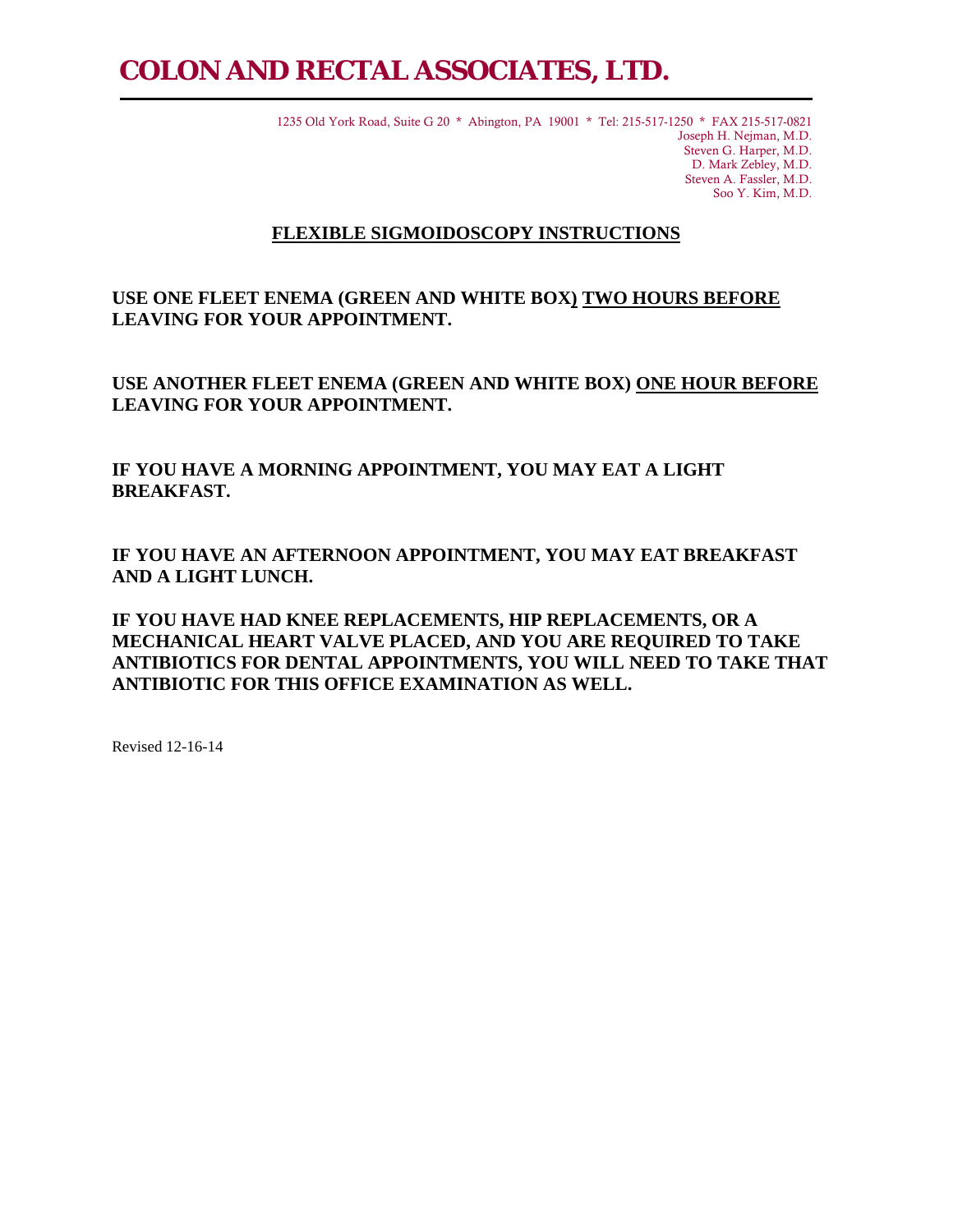**COLON AND RECTAL ASSOCIATES, LTD** 

**Joseph H. Nejman M.D. Steven A. Fassler, M.D. Steven G. Harper M.D. Soo Y. Kim, M.D.** 

**COLON AND RECTAL SURGERY** PROCTOLOGY

|                                                                                                                                                                                                                               |  | <b>PATIENT INFORMATION</b>                                                                                                                                                                                                                                                                                                                                                                                                                                                                                                                                                                       |  |
|-------------------------------------------------------------------------------------------------------------------------------------------------------------------------------------------------------------------------------|--|--------------------------------------------------------------------------------------------------------------------------------------------------------------------------------------------------------------------------------------------------------------------------------------------------------------------------------------------------------------------------------------------------------------------------------------------------------------------------------------------------------------------------------------------------------------------------------------------------|--|
| NAME: NAME: NAME: NAME: NAME: NAME: NAME: NAME: NAME: NAME: NAME: NAME: NAME: NAME: NAME: NAME: NAME: NAME: NAME: NAME: NAME: NAME: NAME: NAME: NAME: NAME: NAME: NAME: NAME: NAME: NAME: NAME: NAME: NAME: NAME: NAME: NAME: |  |                                                                                                                                                                                                                                                                                                                                                                                                                                                                                                                                                                                                  |  |
|                                                                                                                                                                                                                               |  |                                                                                                                                                                                                                                                                                                                                                                                                                                                                                                                                                                                                  |  |
|                                                                                                                                                                                                                               |  | CITY/STATE/ZIP CODE: CARDIOLOGIST:                                                                                                                                                                                                                                                                                                                                                                                                                                                                                                                                                               |  |
|                                                                                                                                                                                                                               |  | HOME PHONE: ______________________WORK PHONE: _______________________CELL PHONE: ___________________                                                                                                                                                                                                                                                                                                                                                                                                                                                                                             |  |
|                                                                                                                                                                                                                               |  |                                                                                                                                                                                                                                                                                                                                                                                                                                                                                                                                                                                                  |  |
|                                                                                                                                                                                                                               |  | AGE: ____________DATE OF BIRTH: ______________________________GENDER: MALE _________FEMALE _________                                                                                                                                                                                                                                                                                                                                                                                                                                                                                             |  |
|                                                                                                                                                                                                                               |  | MARITAL STATUS: MARRIED [.DIVORCED [.SINGLE [.WIDOWED] [.PARTNER ] [                                                                                                                                                                                                                                                                                                                                                                                                                                                                                                                             |  |
|                                                                                                                                                                                                                               |  |                                                                                                                                                                                                                                                                                                                                                                                                                                                                                                                                                                                                  |  |
|                                                                                                                                                                                                                               |  |                                                                                                                                                                                                                                                                                                                                                                                                                                                                                                                                                                                                  |  |
|                                                                                                                                                                                                                               |  |                                                                                                                                                                                                                                                                                                                                                                                                                                                                                                                                                                                                  |  |
| RACE:                                                                                                                                                                                                                         |  | ASIAN   HAWAIIAN/PACIFIC ISLANDER   BLACK/AFRICAN AMERICAN    <br>WHITE HISPANIC OTHER REFUSED                                                                                                                                                                                                                                                                                                                                                                                                                                                                                                   |  |
|                                                                                                                                                                                                                               |  | ETHNICITY: HISPANIC OR LATINO   NON-HISPANIC   REFUSED                                                                                                                                                                                                                                                                                                                                                                                                                                                                                                                                           |  |
|                                                                                                                                                                                                                               |  |                                                                                                                                                                                                                                                                                                                                                                                                                                                                                                                                                                                                  |  |
|                                                                                                                                                                                                                               |  | OCCUPATION:                                                                                                                                                                                                                                                                                                                                                                                                                                                                                                                                                                                      |  |
|                                                                                                                                                                                                                               |  |                                                                                                                                                                                                                                                                                                                                                                                                                                                                                                                                                                                                  |  |
|                                                                                                                                                                                                                               |  |                                                                                                                                                                                                                                                                                                                                                                                                                                                                                                                                                                                                  |  |
|                                                                                                                                                                                                                               |  |                                                                                                                                                                                                                                                                                                                                                                                                                                                                                                                                                                                                  |  |
|                                                                                                                                                                                                                               |  |                                                                                                                                                                                                                                                                                                                                                                                                                                                                                                                                                                                                  |  |
|                                                                                                                                                                                                                               |  | ,我们也不能在这里,我们也不能在这里的时候,我们也不能会不能会不能会不能会不能会不能会不能会不能会不能会不能会。""我们,我们也不能会不能会不能会不能会不能会不                                                                                                                                                                                                                                                                                                                                                                                                                                                                                                                 |  |
|                                                                                                                                                                                                                               |  | I hereby assign all medical and/or surgical benefits, to include major medical benefits to which I am entitled, including Medicare, and<br>other private insurance, and any other health plan to COLON AND RECTAL ASSOCIATES, LTD.<br>This assignment will remain in effect until revoked by me in writing. A photocopy of this assignment is to be considered as valid as<br>an original. I understand that I am financially responsible for all charges whether or not paid by said insurance. I hereby authorize<br>said assignee to release all information necessary to secure the payment. |  |
| <b>SIGNED</b><br><b>DATE</b>                                                                                                                                                                                                  |  |                                                                                                                                                                                                                                                                                                                                                                                                                                                                                                                                                                                                  |  |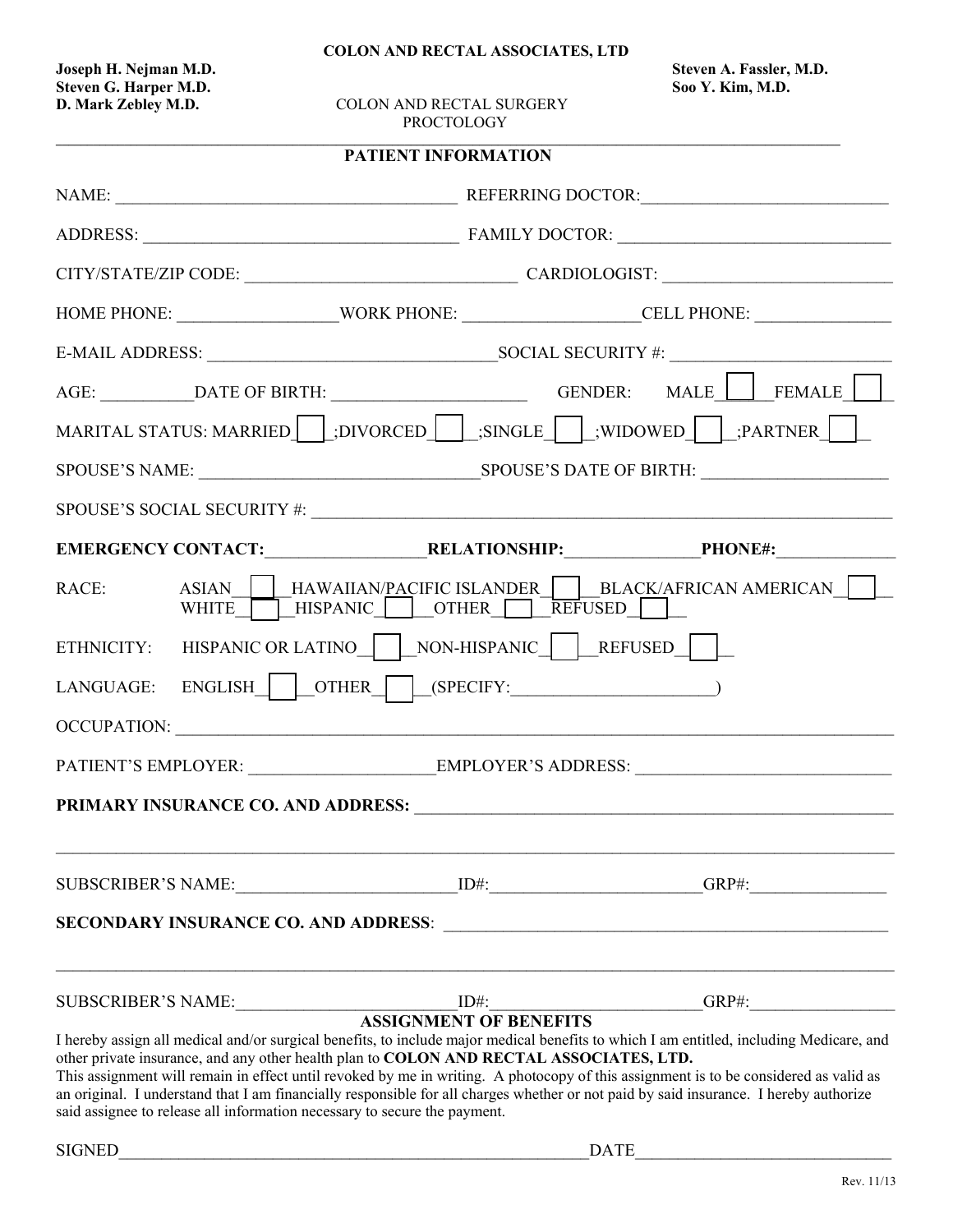### **COLON AND RECTAL ASSOCIATES, LTD. GENERAL HEALTH QUESTIONNAIRE - PAGE 2**

| If you have had bleeding, circle the appropriate description(s):                        |  |
|-----------------------------------------------------------------------------------------|--|
| Blood has been Bright red – Mixed with the stool –                                      |  |
| On surface of stool – On the toilet tissue $-$                                          |  |
| In the toilet bowl – On underclothes                                                    |  |
| Do you have currently, or have you had in the past, any of the conditions listed below: |  |
| Yes<br>N <sub>0</sub><br>Colon or rectal cancer                                         |  |
| Yes<br>N <sub>o</sub><br>Colon or rectal polyps                                         |  |
| Inflammatory bowel disease (Crohn's disease or ulcerative colitis)<br>Yes<br>No.        |  |
| Diverticulitis<br>Yes<br>No                                                             |  |
| Diverticulosis<br>Yes<br>N <sub>o</sub>                                                 |  |
| Yes<br>N <sub>o</sub><br>Previous colon or rectal surgery                               |  |
| Previous abdominal surgery<br>Yes<br>N <sub>o</sub>                                     |  |
| Previous anal surgery<br>Yes<br>N <sub>o</sub>                                          |  |
| Rectal bleeding<br>Yes<br>No                                                            |  |
| Constipation, diarrhea or change in bowel habits<br>Yes<br>N <sub>0</sub>               |  |
| Fecal Incontinence<br>Yes<br>No                                                         |  |
| Yes<br>N <sub>o</sub><br>Fevers                                                         |  |
| N <sub>0</sub><br>Weight loss<br>Yes                                                    |  |
| Previous organ transplant<br>Yes<br>N <sub>0</sub>                                      |  |
|                                                                                         |  |
| Yes<br>N <sub>0</sub><br>Iritis (inflammation of the eyes)                              |  |
| Yes<br><b>Blindness</b><br>N <sub>0</sub>                                               |  |
| Ulcers in the mouth<br>Yes<br>N <sub>o</sub>                                            |  |
| Defribrillator<br>Yes<br>N <sub>o</sub>                                                 |  |
| Pacemaker<br>Yes<br>N <sub>0</sub>                                                      |  |
| Chest pain or angina<br>Yes<br>No                                                       |  |
| Yes<br>No<br>Myocardial infarction (heart attack)                                       |  |
| N <sub>0</sub><br>Palpitations or Arrhythmias<br>Yes                                    |  |
| No<br>Previous heart surgery<br>Yes                                                     |  |
| Hypertension (high blood pressure)<br>Yes<br>No                                         |  |
| <b>Stroke</b><br>Yes<br>N <sub>0</sub>                                                  |  |
| Claudication (Poor Blood flow to the legs)<br>Yes<br>N <sub>0</sub>                     |  |
| Blood clot in the legs<br>Yes<br>No                                                     |  |
| Blood clot in the lungs (pulmonary embolism)<br>Yes<br>No                               |  |
| Yes<br>No<br>Asthma or Emphysema<br>Pneumonia                                           |  |
| Yes<br>No<br>$\vert$ Yes<br>N <sub>o</sub>                                              |  |
| Sleep Apnea. If yes, require CPAP?<br>Yes<br>No<br>Kidney failure/dialysis<br>Yes<br>No |  |
| Urinary or prostate problems<br>Yes<br>No                                               |  |
| Impotence<br>Yes<br>No                                                                  |  |
| Diabetes<br>Yes<br>No                                                                   |  |
| Thyroid problems<br>Yes<br>No                                                           |  |
| Have you taken steroids (Prednisone, etc.) in last 30 days<br>Yes<br>No                 |  |
| Arthritis<br>No<br>Yes                                                                  |  |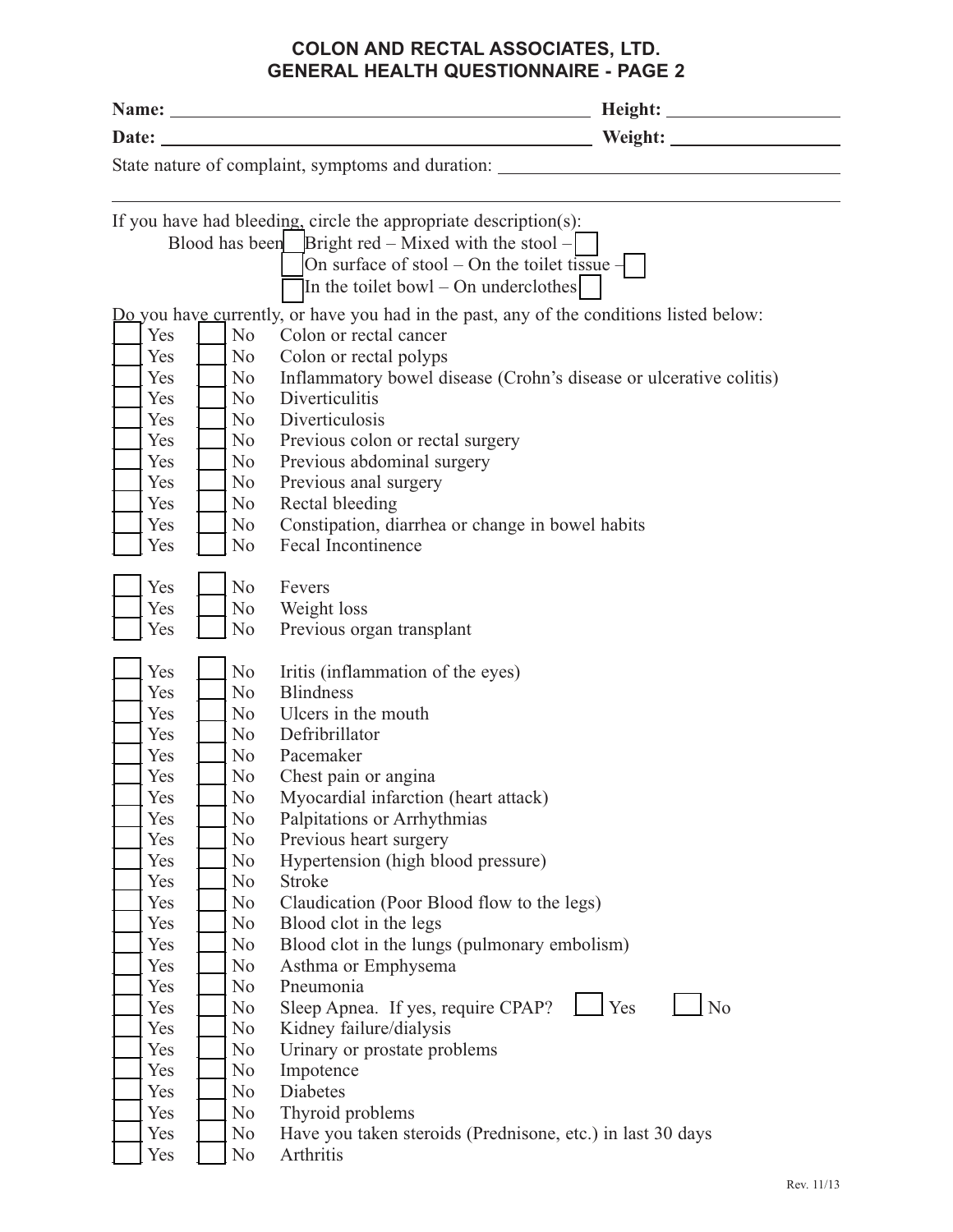### **COLON AND RECTAL ASSOCIATES, LTD. GENERAL HEALTH QUESTIONNAIRE - PAGE 3**

| <b>NAME</b>                                                 |                                                                                                      | <b>DOB</b>                                                                                                                                                                                                                                                                                                                                                                   |
|-------------------------------------------------------------|------------------------------------------------------------------------------------------------------|------------------------------------------------------------------------------------------------------------------------------------------------------------------------------------------------------------------------------------------------------------------------------------------------------------------------------------------------------------------------------|
| Yes<br>Yes                                                  | N <sub>o</sub><br>N <sub>0</sub>                                                                     | Neurologic illness<br>Psychiatric illness                                                                                                                                                                                                                                                                                                                                    |
| Yes<br>Yes<br>Yes<br>Yes<br>Yes<br>Yes<br>Yes<br>Yes<br>Yes | N <sub>o</sub><br>N <sub>0</sub><br>No<br>No.<br>N <sub>0</sub><br>N <sub>o</sub><br>No.<br>No<br>No | Previous blood transfusion<br>Easy bleeding or bruising<br>Anemia<br><b>HIV</b> Positive<br>Have you taken aspirin or non-steroidal anti-inflammatory drugs<br>(Ibuprofen, etc.) within the last 7 days?<br>Gallbladder disease or gallstones<br>Liver disease or cirrhosis<br>Ulcer of the stomach or duodenum (small intestine)<br>Gastritis (inflammation of the stomach) |
| Yes                                                         | No                                                                                                   | Diseases of the Pancreas                                                                                                                                                                                                                                                                                                                                                     |

Are there any other medical problems that we should be aware of:

| Yes | No             | Do you smoke cigarettes currently? Packs/day:     |
|-----|----------------|---------------------------------------------------|
| Yes | No             | Have you ever smoked? Year you quit smoking:      |
| Yes | No.            | Do you drink alcohol? Drinks/week:                |
| Yes | N <sub>0</sub> | Have you ever been treated for alcoholism?        |
| Yes | No             | Have you ever used intravenous drugs?             |
| Yes | No             | Have you ever had a Cat Scan? Date:               |
| Yes | No             | Have you ever had a Barium Enema? Date: _____     |
| Yes | No             | Have you ever had a Colonoscopy? Date:            |
| Yes | No             | Have you ever had a Flexible Sigmoidoscopy? Date: |
|     |                |                                                   |
| Yes | No             | Are you currently employed?                       |
|     |                | Occupation:                                       |
| Yes | No             | Are you married?                                  |
| Yes | N <sub>0</sub> | Do you have children?                             |
|     |                | Vaginal Deliveries<br>Yes<br>N <sub>0</sub>       |
|     |                | Episiotomies<br>Yes<br>No                         |
|     |                |                                                   |
|     |                |                                                   |

## **Surgical Operations:**

Please list your previous operations:

#### **FAMILY HISTORY**

|     |                | Has anyone in your family had the following conditions?            |
|-----|----------------|--------------------------------------------------------------------|
| Yes | No             | Colon or rectal cancer                                             |
|     |                | If yes, who                                                        |
| Yes | No             | Other cancer                                                       |
|     |                | If yes, who                                                        |
|     |                | What type?                                                         |
| Yes | N <sub>o</sub> | Colon or rectal polyps                                             |
|     |                | If yes, who                                                        |
| Yes | N <sub>o</sub> | Inflammatory bowel disease (Crohn's disease or ulcerative colitis) |
| Yes | No             | Heart disease                                                      |
| Yes | No             | <b>Stroke</b>                                                      |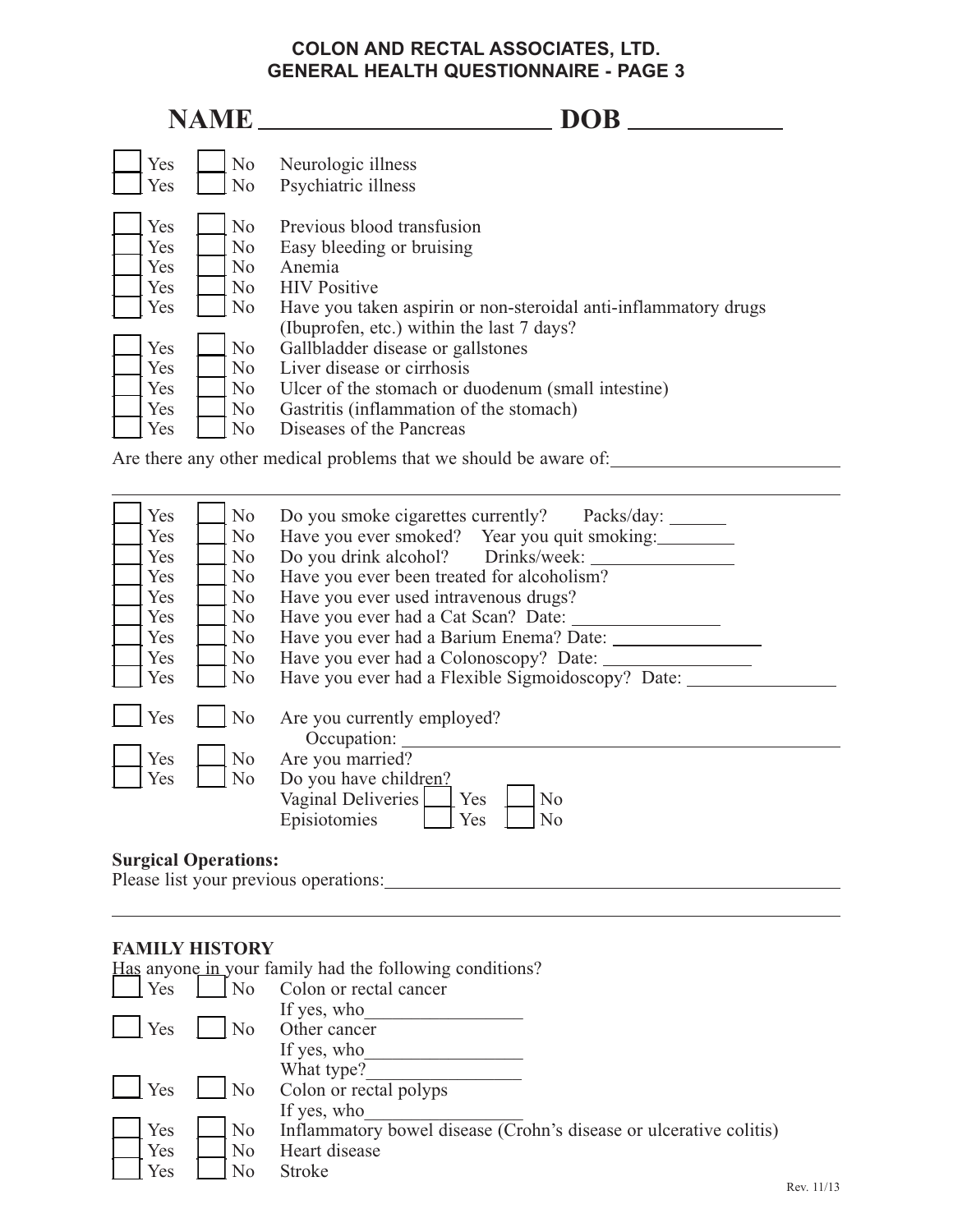**PHARMACY NAME: \_\_\_\_\_\_\_\_\_\_\_\_\_\_\_\_\_\_\_\_\_\_\_\_\_\_\_\_\_\_\_\_\_\_\_\_\_\_\_\_** 

**PHARMACY ADDRESS: \_\_\_\_\_\_\_\_\_\_\_\_\_\_\_\_\_\_\_\_\_\_\_\_\_\_\_\_\_\_\_\_\_\_\_\_\_** 

**PHARMACY PHONE#: \_\_\_\_\_\_\_\_\_\_\_\_\_\_\_\_\_\_\_\_\_\_\_\_\_\_\_\_\_\_\_\_\_\_\_\_\_\_** 

## **MEDICATIONS:**

\_\_\_\_ I am **not** currently taking any prescription or over the counter medications.

\_\_\_\_ I currently take the following medications:

## **PLEASE LIST ALL MEDICATIONS INCLUDING OVER THE COUNTER MEDICATIONS AND VITAMINS.**

| <b>NAME OF DRUG</b>                                  | <b>DOSAGE</b>                                            | <b>FREQUENCY</b> |
|------------------------------------------------------|----------------------------------------------------------|------------------|
|                                                      |                                                          |                  |
|                                                      |                                                          |                  |
|                                                      |                                                          |                  |
|                                                      |                                                          |                  |
|                                                      |                                                          |                  |
|                                                      |                                                          |                  |
|                                                      |                                                          |                  |
|                                                      |                                                          |                  |
| Drug Allergies:<br>$Yes \mid \mid$<br>N <sub>0</sub> | Do you have any drug allergies?                          |                  |
|                                                      | If yes, please name the drugs to which you are allergic: |                  |
|                                                      |                                                          |                  |
|                                                      |                                                          |                  |
|                                                      |                                                          |                  |

**PATIENT SIGNATURE \_\_\_\_\_\_\_\_\_\_\_\_\_\_\_\_\_\_\_\_\_\_\_\_\_\_\_\_\_\_\_\_\_\_\_\_\_\_\_\_\_\_\_\_\_\_\_\_\_\_**